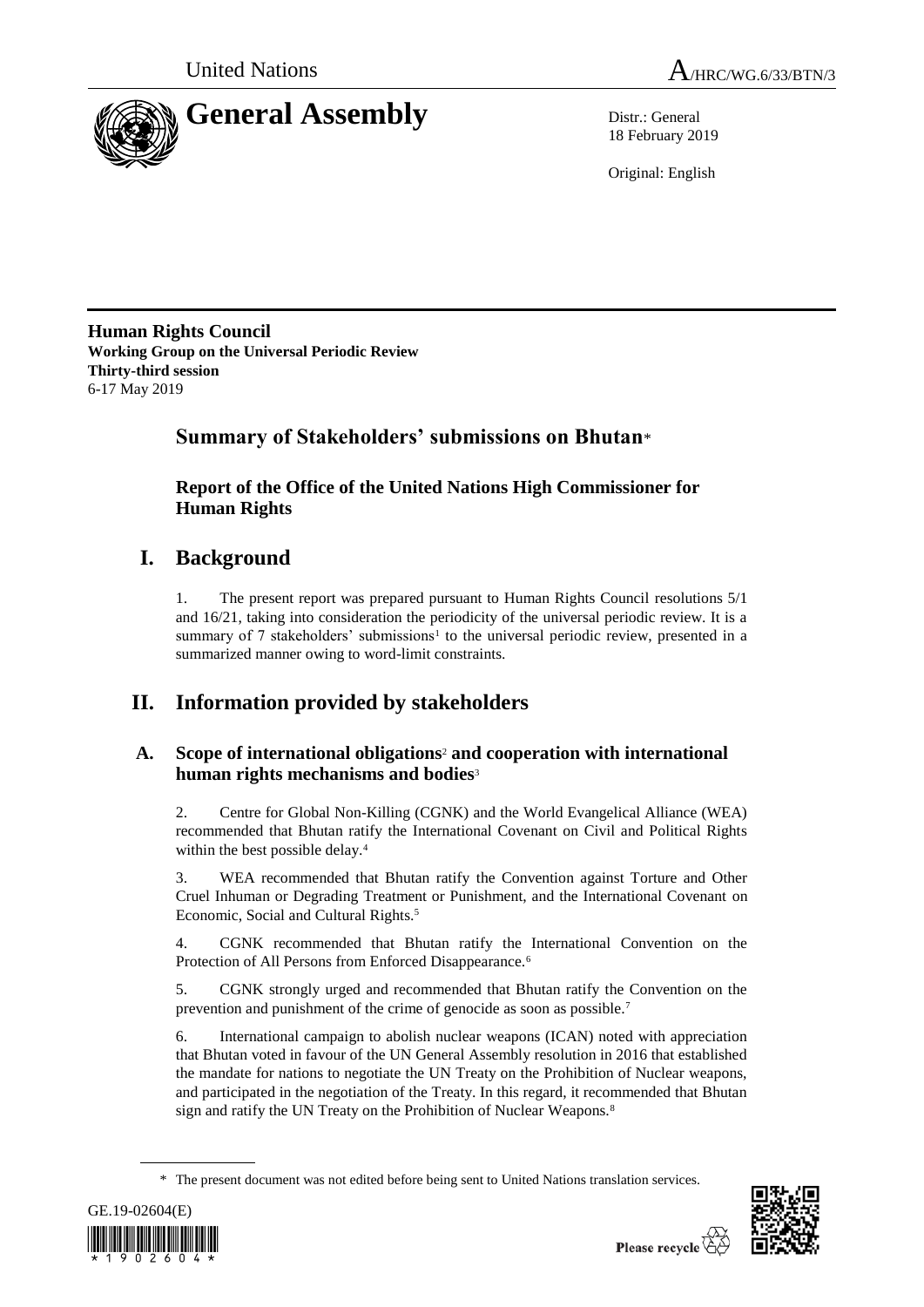7. Joint Submission 1 (JS1) recommended that Bhutan ratify the Optional Protocol to the Convention on the Rights of the Child on a communications procedure and the UN Protocol to Prevent, Supress and Punish Trafficking in Persons, especially Women and Children. It also recommended the ratification of the International Labour Organization Worst Forms of Child Labour Convention, 1999 (No. 182).<sup>9</sup>

8. WEA recommended that Bhutan should accept the request for visit by the Special Rapporteur on Freedom of Religion or Belief.<sup>10</sup>

### **B. National human rights framework**<sup>11</sup>

9. JS1 recommended that the Government of Bhutan establish a government entity with the mandate and the responsibility to coordinate all activities related to the implementation of its ratified human rights treaties, and provide it with the human, technical and financial resources necessary for its effective operation at the cross-sectoral, national, regional and local levels.<sup>12</sup>

### **C. Implementation of international human rights obligations, taking into account applicable international humanitarian law**

#### **1. Cross-cutting issues**

#### *Equality and non-discrimination*<sup>13</sup>

10. Joint Submission 2 (JS2) noted Section 213 of the Penal Code that provides that "A defendant shall be guilty of the offence of unnatural sex if the defendant engages in sodomy or any other sexual conduct that is against the order of nature", which criminalizes the LGBTI community and prevents them from accessing justice to counter the injustices they suffer. In this regard, JS2 recommended that Bhutan revokes this aforementioned Section of the Penal Code and the subsequent related sections.<sup>14</sup>

#### *Development, the environment, and business and human rights*<sup>15</sup>

11. JS2 emphasized that with major achievement in poverty reduction in terms of basic and essential needs for survival, the Government now needed to review its Poverty Reduction Strategy to move beyond the welfare approach to empowering and strengthening the capacities of the poor in the interest of sustainability. The Strategy should also include a section on emerging urban poverty, particularly amongst the rural-urban migrating youth and the growing senior citizens category.<sup>16</sup>

12. JS2 noted that Bhutan had some of the most progressive environmental conservations policies and plans in action. The Buddhist philosophies of respecting all life and the importance of living in harmony with the natural environment ensured that there was no untoward destruction of the environment. It also noted that tree planting continued to be a way of life. Bhutan had successfully completed its second National Adaptation Plan of Actions (NAPA II) and embarked on the implementation of the third NAPA III and had also set aside 51.44 per cent of the total land under protected parks, nature sanctuaries and biological corridors.<sup>17</sup>

13. JS2 further noted that Bhutan was located on highly active seismic zones and had experienced major earthquakes in its history. This, coupled with the changing weather patterns especially erratic rains and dry spells, could be a recipe for climate-change induced disasters that could set the country back even as Bhutan was, for all purposes, poised to graduate from the least developed country (LDC) category in the next few years.<sup>18</sup>

#### **2. Civil and political rights**

#### *Right to life, liberty and security of person*<sup>19</sup>

14. CGNK noted that the Constitution of Bhutan had already forbidden capital punishment. In this regard, it recommended that Bhutan ratify the Second Optional Protocol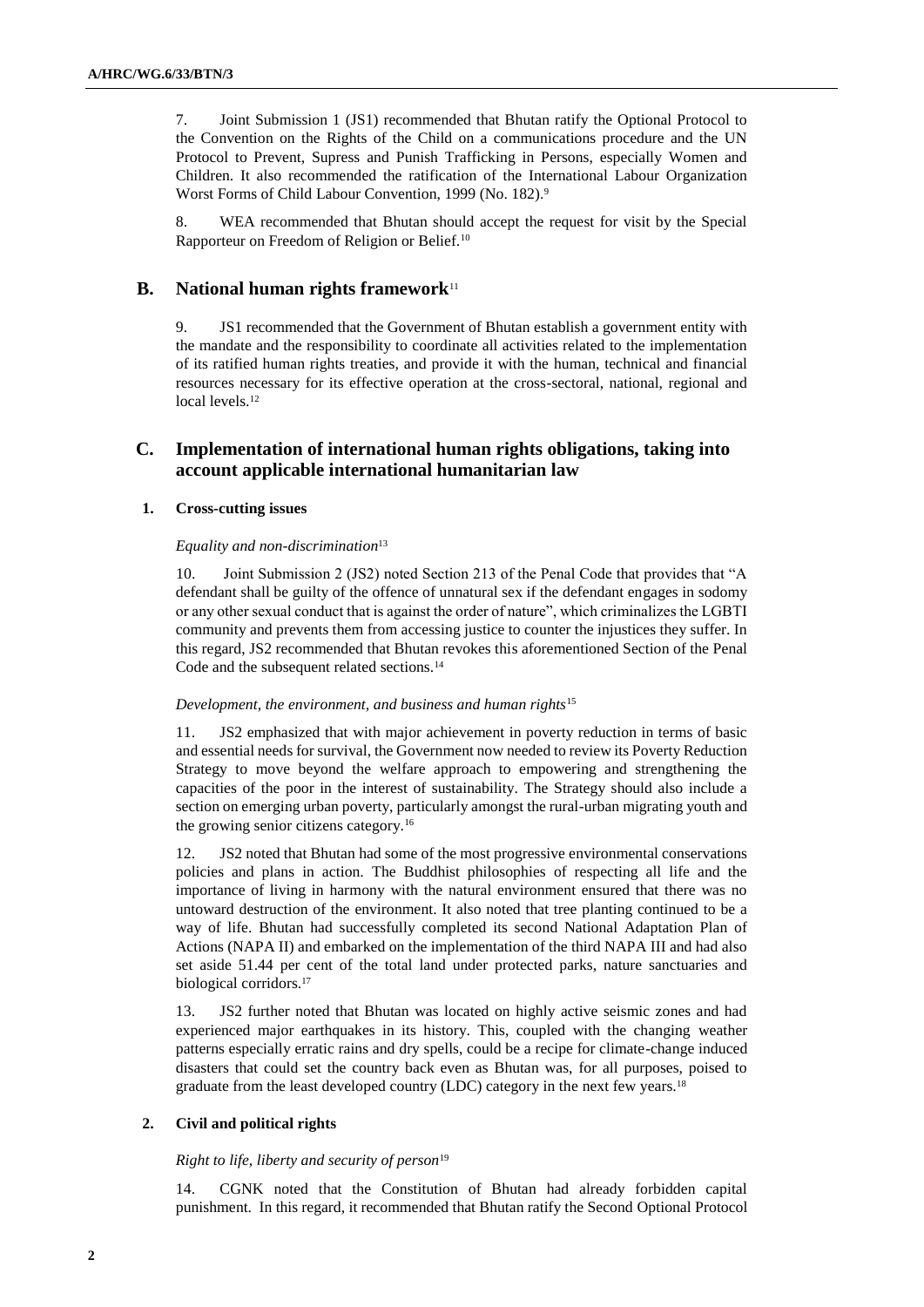to the International Covenant on Civil and Political Rights aiming at the abolition of the death penalty.<sup>20</sup>

15. Global Initiative to End All Corporal Punishment of Children (GIEACPC) noted that corporal punishment in Bhutan was prohibited in the penal system, but it was still lawful in the home, in alternative and day care settings, and in schools. It emphasized that legislation should be enacted to explicitly prohibit all corporal punishment in all settings, including the home, and all legal defences for its use including in the Penal Code 2004 should be repealed.<sup>21</sup>

#### *Fundamental freedoms and the right to participate in public and political life*<sup>22</sup>

16. WEA noted that Article 7 (4) of the Constitution prohibited discrimination based on religion providing that "no person shall be compelled to belong to another faith by means of coercion or inducement." It emphasized that this article violated the right to freedom of religion or belief to the extent which "coercion or inducement" could be interpreted as encompassing legitimate religious activity.<sup>23</sup> WEA also noted that in the 2004 penal code (amended in 2011), coercion or inducement to convert was considered a misdemeanour and was punishable by up to three years in prison.<sup>24</sup>

17. In that regard, WEA recommended that Bhutan modify the 2008 Constitution and remove from its Article 7 (4) the notion of "compelling to belong to another faith by inducement"; and that the Government of Bhutan abrogate articles in its penal code to comply with international human rights law by removing paragraphs on coercion, inducement and the promotion of civil unrest.<sup>25</sup>

18. While noting that religious groups are required to be registered with the Government, WEA recommended that the Government: review the registration system for religious organizations because registration should not be a pre-requisite for exercising the right to freedom of religion or belief; grant registration to religious communities other than Buddhist and Hindu, under the Religious Organizations Act of Bhutan; and actively combat discrimination against Christian and other religious minority groups.<sup>26</sup>

#### **3. Economic, social and cultural rights**

#### *Right to work and to just and favourable conditions of work*<sup>27</sup>

19. JS2 noted that youth unemployment was on the rise, and that programmes for mentoring, counselling, and capacity development were still not adequate thus adding to the growing issues of youth in trouble.<sup>28</sup>

#### *Right to social security*<sup>29</sup>

20. JS2 emphasized that there was a strong need for systematic social welfare and safeguards in place to deal with the fast changing development scene. Youth in search of better employment opportunities continued to be drawn into the urban areas, however, there were little to no provisions being made by the urban municipalities.<sup>30</sup>

#### *Right to health*<sup>31</sup>

21. JS2 noted that the Government provided free health services as mandated by the constitution of Bhutan. It had developed strategies and guidelines to provide free health services. JS2 also noted the 2017 Population and Housing census report, which shows that 98 per cent of the household has access to safe drinking water and 66.3 per cent has access to improved sanitation. Infant mortality rates reduced to 15.1; under five mortality rate reduced to 34.1; and maternal mortality rate reduced to 89.<sup>32</sup>

22. At the same time, JS2 expressed concern that, despite the Government's plans and achievements, there were serious human resources shortages in key health programmes. JS2 recommended that the Government put in place critical numbers of professionals required for key programmes like nutrition and health to ensure efficient service delivery.<sup>33</sup>

23. JS2 also recommended that the Government provide unreserved state support for human capacity development and sustained fund for programme-based interventions to deal with challenges of HIV/AIDS as a national issue. $34$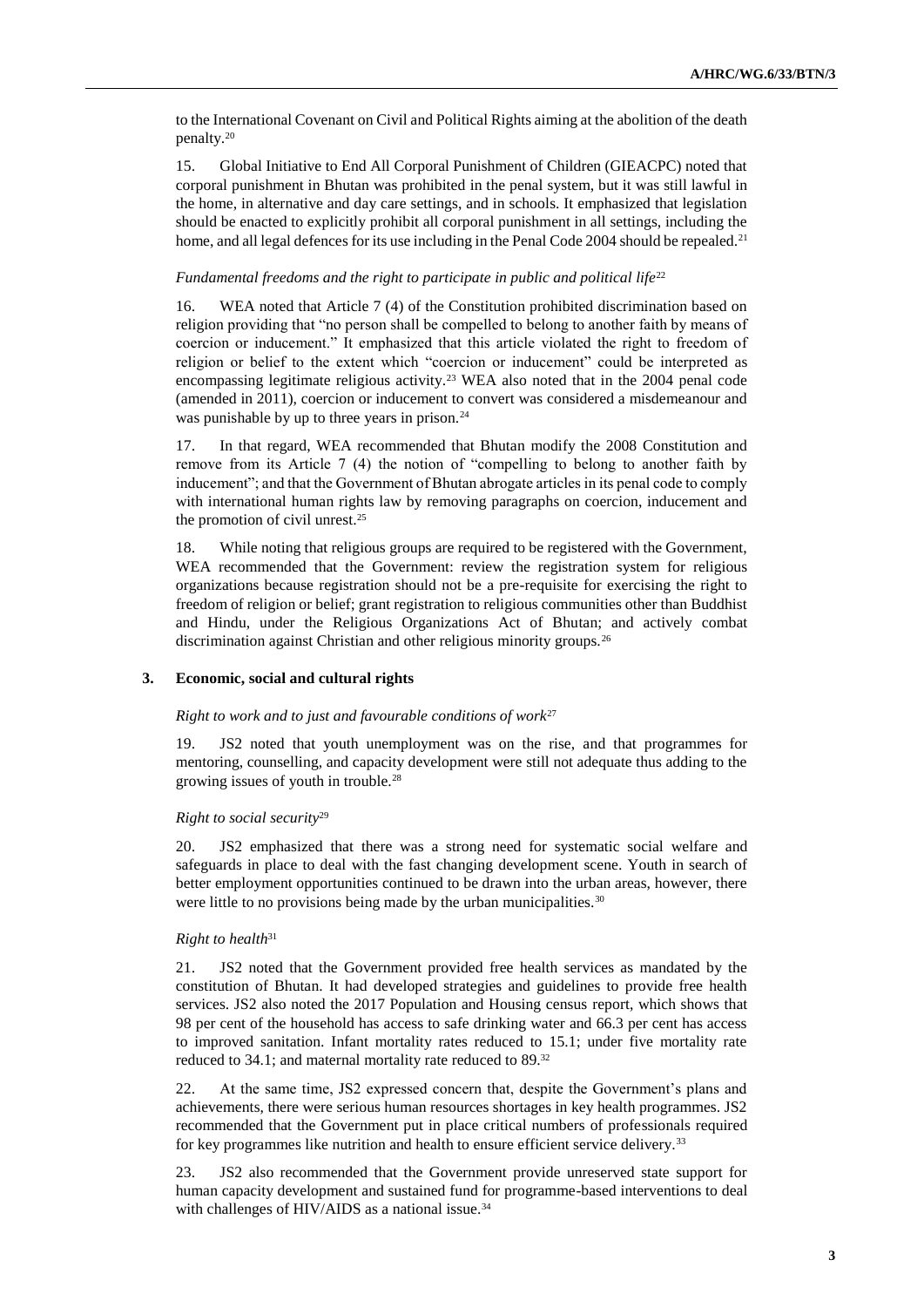#### *Right to education*<sup>35</sup>

24. JS2 highlighted that despite improved access to education, sufficient safeguards needed to be put in place so that risks are reduced in the areas of child safety, food and nutrition security. It also emphasized the need to put in place safeguards for sufficient diversity in education programmes, and extra-curriculum participation for the well-rounded growth and development of children.<sup>36</sup>

#### **4. Rights of specific persons or groups**

#### *Women*<sup>37</sup>

25. JS2 highlighted that all Government agencies were constrained by lack of physical infrastructures such as limited shelters for victims of violence and professionals equipped with capacities to deal with multiple domestic violence issues, and by the lack of sustained financial support. JS2 also noted the lack of specialized courts on gender-based violence against women, including domestic violence, and the lack of a clear plan and adequate budget for the implementation of the Domestic Violence Prevention Act 2013.<sup>38</sup>

26. JS2 noted that the representation of women in the local governments increased to 11.6 per cent in 2016 from 6.9 per cent in 2011. At the national level, representation of women in the Parliament (National Assembly and National Council) through elections showed a decreasing trend from 8 women elected in 2008 down to 4 in 2013.<sup>39</sup>

27. JS2 recommended that Bhutan support continuous awareness-raising to change the gender stereotyped mind-sets and patriarchal values on a sustained basis, and not limited to election times. The Government should encourage debates among men and women to explore ways and means to facilitate women's success in the elections.<sup>40</sup>

#### *Children*<sup>41</sup>

28. JS1 stated that the Government had made commendable efforts to improve child protection from violence in the past decade, including the amendments in the *Penal Code* in 2011, the adoption of the *Child Care and Protection Act* (CCPA) in 2011, the *Child Adoption Act* (CAA) in 2012 and the *Child Care and Protection Rules and Regulations* (CCPRR) in 2015. It noted that child prostitution and child trafficking for sexual purposes, and child pornography were all prohibited under those national laws. JS1 further noted that the definition of child trafficking under the Child Care and Protection Act was narrower than the definition of the UN Protocol to Prevent Supress and Punish Trafficking in Persons, especially Women and Children.<sup>42</sup>

29. In addition, JS1 noted that there was neither specific legislation that addresses sexual exploitation of children in the context of travel and tourism, nor legislation that provides extraterritorial jurisdiction specifically for sexual exploitation of children.<sup>43</sup>

30. JS1 noted that the National Plan of Action on Child Wellbeing and Protection was under development. It would provide a guide for the establishment of a comprehensive child protection system and their wellbeing that will address human rights protection and development needs of all children, including groups of vulnerable children such as children affected by HIV/AIDs and children with disabilities.<sup>44</sup>

31. JS1 noted that child marriage was still prevalent in Bhutan with 6 per cent of children married by 15 years of age and 26 per cent by 18 years of age. It highlighted that child marriage should be recognised as both a factor enhancing vulnerability to sexual exploitation of children and a form of sexual exploitation of children itself.<sup>45</sup> As such, JS1 highlighted that sexual exploitation of children, defined as using a child for sexual purposes in exchange for goods or payment in cash or in-kind, took place when a child was forced into child marriage, in exchange for a dowry and the obligation to enter a sexual relationship with another individual.<sup>46</sup>

32. JS1 recommended that the Government of Bhutan continue awareness raising among vulnerable populations and in remote and poor communities on sexual exploitation of children related crimes and the harmful practice of child marriage.<sup>47</sup>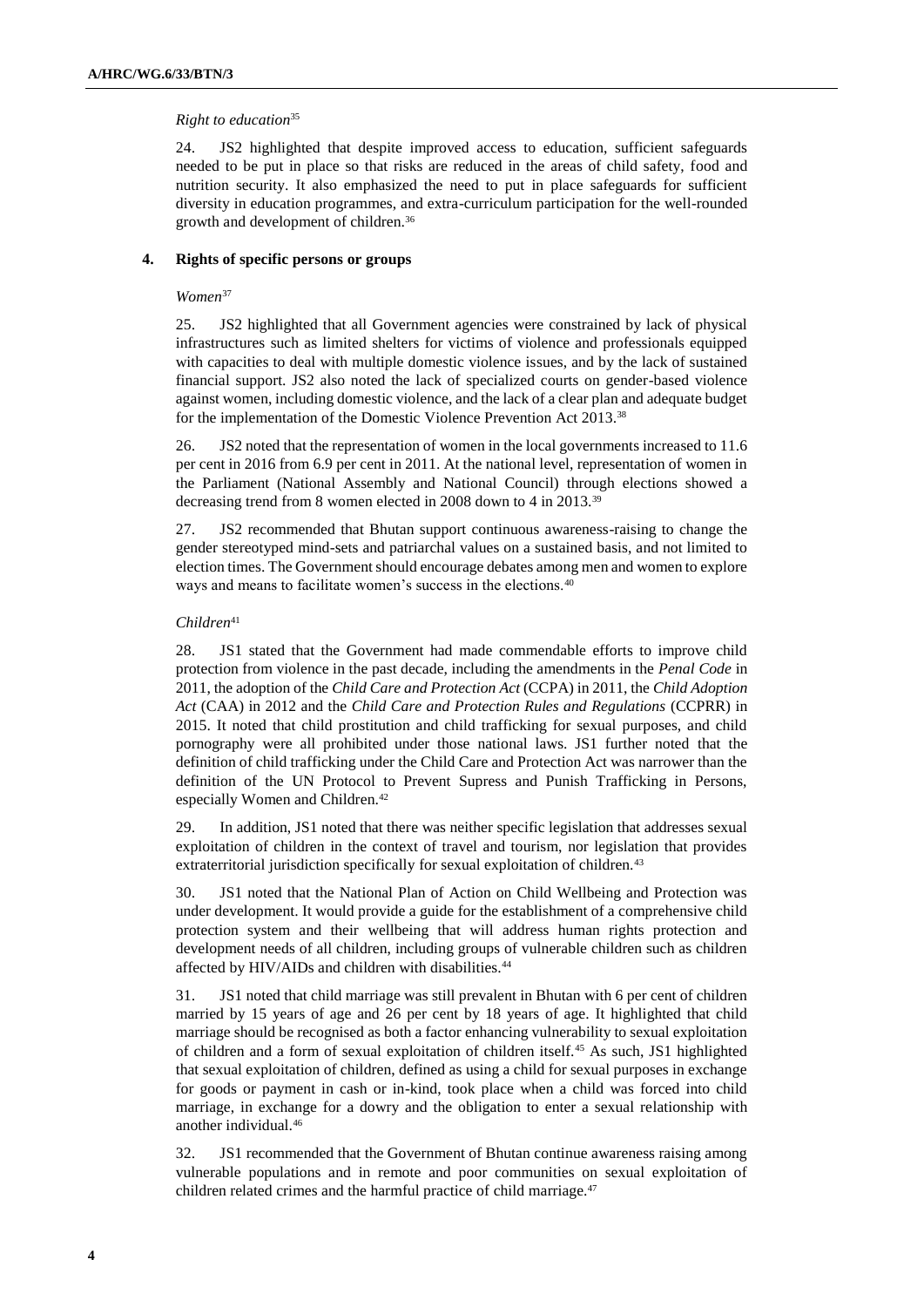33. Moreover, JS1 recommended: instituting a toll-free helpline and promoting awareness among all children at the national level; mandatory reporting of suspected sexual exploitation of a child, with strong sanctions for noncompliance and developing protection mechanisms for those who report the crime; improving access to justice by training the justice sector on handling and prosecuting sexual exploitation of children related cases and incorporating the training in the standard professional training curricula for law enforcement officers and judges; improving capacity to identify and investigate crimes involving online child sexual exploitation; and increasing training on the collection and maintenance of electronic data and providing oversight by an independent body or agency with a specific mandate.<sup>48</sup>

#### *Persons with disabilities*<sup>49</sup>

34. JS2 noted that civil society organizations offered specific services to persons with disabilities, which was constrained by the fact that professionals had to deal with multiple disabilities, and that there was inadequate appropriate infrastructure in place to offer such services.<sup>50</sup> In this regard, JS2 recommended that the Government of Bhutan adopt the disability policy that includes state support, both financial and capacity-building for civil society organizations to deal with multiple disability situations.<sup>51</sup>

35. JS2 also noted that there was a need for a national policy for social and education inclusion of children with disabilities. There was also a need to help create awareness among the professionals and the general public through national campaigns. Specialist training needed to be provided to relevant professionals so that quality services can be rendered to those children with special needs.<sup>52</sup>

36. JS2 recommended that Bhutan establish a National Centre for Disabilities that would house a critical mass of trained service providers. It should also look at new developments in the field and take up adaptation and adoption of solutions suitable locally, train service providers, as well as serve as the knowledge hub and advocate for disabilities in the country.<sup>53</sup>

#### *Minorities and indigenous peoples*<sup>54</sup>

37. United Towns Agency for North-South Cooperation (UTA) noted Bhutan's discriminatory practices towards Bhutanese Nepalis or Lhotshampas, including Bhutan's discriminatory policy that forced Bhutanese Nepalis or Lhotshampas to join the refugee camps in Nepal and India.<sup>55</sup>

38. UTA recommended that Bhutan make efforts to counter the narrative by political parties that blame the ethnic conflict on the Bhutanese Nepalis or Lhotshampas.<sup>56</sup>

#### *Migrants, refugees, asylum seekers and internally displaced persons*<sup>57</sup>

39. JS2 noted the estimates that 8,000 Nepali-speaking people in two camps administered by the United Nations High Commissioner for Refugees (UNHCR) after years of international efforts had resulted in the successful third country resettlement of more than 90 per cent of the camp population. In this regard, JS2 expressed gratitude to the eight countries that had, on humanitarian grounds, collaborated with the UNHCR to bring about third country repatriation of the people living in the camps. JS2 also acknowledged their contribution to making the resettlement programme one of the most successful ones implemented to date.58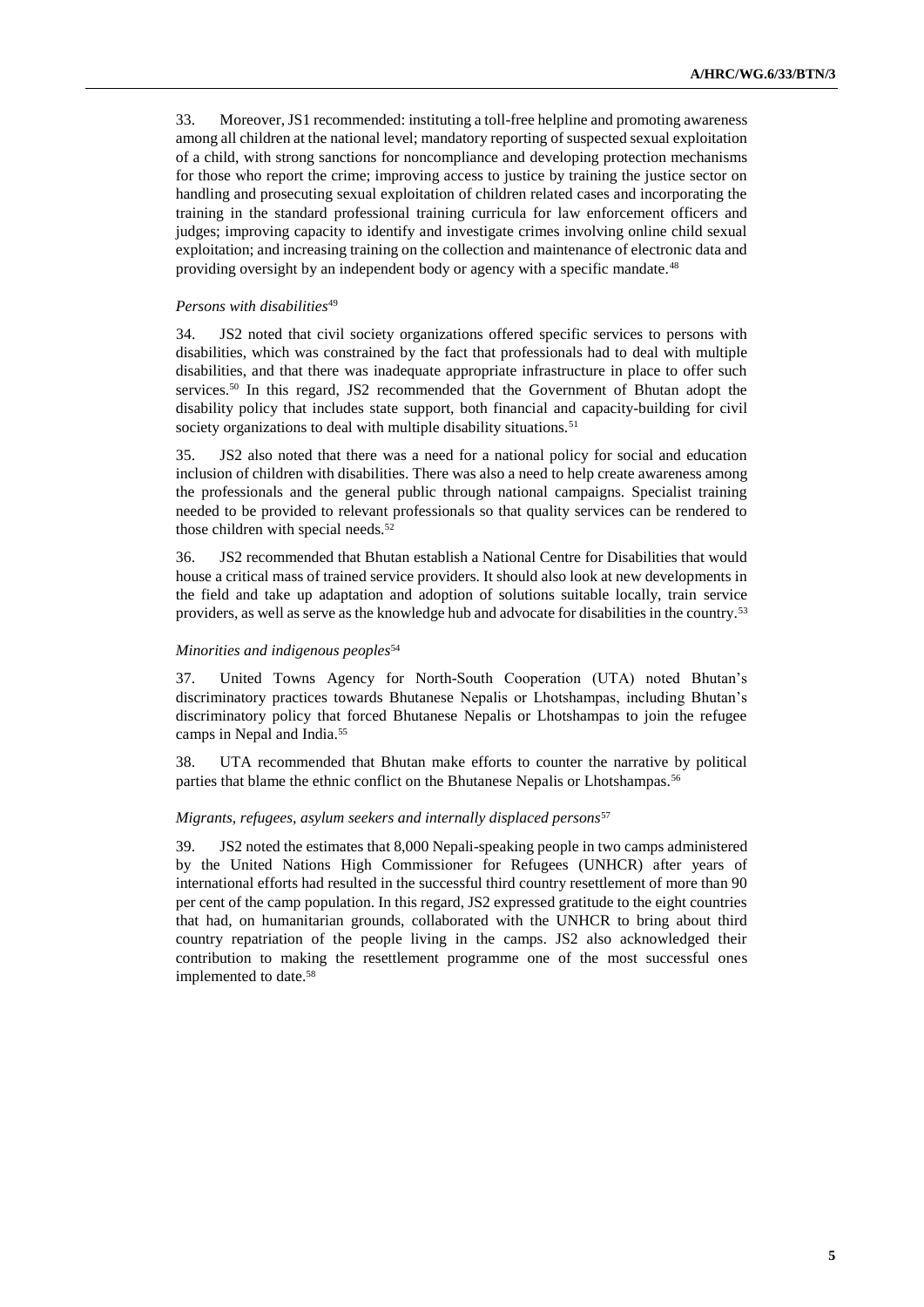*Notes*

| original submissions are available at: www.ohchr.org.<br>Civil society |                                                                                                                                                                                                         |
|------------------------------------------------------------------------|---------------------------------------------------------------------------------------------------------------------------------------------------------------------------------------------------------|
| Individual submissions:                                                |                                                                                                                                                                                                         |
| <b>CGNK</b>                                                            | Center for Global Non-Killing, Hawaii (United States of                                                                                                                                                 |
| <b>GIEACPC</b>                                                         | America);<br>Global Initiative to End All Corporal Punishment of Children,<br>London (United Kingdom of Great Britain and Northern<br>Ireland);                                                         |
| <b>ICAN</b>                                                            | International Campaign to Abolish Nuclear Weapons, Geneva<br>(Switzerland);                                                                                                                             |
| UTA                                                                    | United Towns Agency for North-South Cooperation, Brussels<br>(Belgium);                                                                                                                                 |
| WEA                                                                    | World Evangelical Alliance, New York (United States of<br>America).                                                                                                                                     |
| Joint submissions:                                                     |                                                                                                                                                                                                         |
| JS 1                                                                   | Joint submission 1 submitted by: RENEW (Respect,<br>Educate, Nurture, Empower Women), Thimphu (Bhutan) and<br>ECPAT, International, Bangkok (Thailand);                                                 |
| JS <sub>2</sub>                                                        | Joint submission 2 submitted by: Bhutan Network for<br>Empowering Women (BENEW), Thimphu (Bhutan), Bhutan<br>Transparency International, Thimphu (Bhutan) and Tarayana<br>Foundation, Thimphu (Bhutan). |
| The following abbreviations are used in UPR documents:                 |                                                                                                                                                                                                         |
| <b>ICERD</b>                                                           | International Convention on the Elimination of All Forms of<br>Racial Discrimination:                                                                                                                   |
| <b>ICESCR</b>                                                          | International Covenant on Economic, Social and Cultural<br>Rights;                                                                                                                                      |
| OP-ICESCR                                                              | Optional Protocol to ICESCR;                                                                                                                                                                            |
| <b>ICCPR</b>                                                           | International Covenant on Civil and Political Rights;                                                                                                                                                   |
| <b>ICCPR-OP1</b>                                                       | Optional Protocol to ICCPR;                                                                                                                                                                             |
| <b>ICCPR-OP2</b>                                                       | Second Optional Protocol to ICCPR, aiming at the abolition of<br>the death penalty;                                                                                                                     |
| <b>CEDAW</b>                                                           | Convention on the Elimination of All Forms of Discrimination<br>against Women;                                                                                                                          |
| <b>OP-CEDAW</b>                                                        | Optional Protocol to CEDAW;                                                                                                                                                                             |
| <b>CAT</b>                                                             | Convention against Torture and Other Cruel, Inhuman or<br>Degrading Treatment or Punishment;                                                                                                            |
| OP-CAT                                                                 | Optional Protocol to CAT;                                                                                                                                                                               |
| <b>CRC</b>                                                             | Convention on the Rights of the Child;                                                                                                                                                                  |
| OP-CRC-AC                                                              | Optional Protocol to CRC on the involvement of children in<br>armed conflict:                                                                                                                           |
| OP-CRC-SC                                                              | Optional Protocol to CRC on the sale of children, child<br>prostitution and child pornography;                                                                                                          |
| OP-CRC-IC                                                              | Optional Protocol to CRC on a communications procedure;                                                                                                                                                 |
| <b>ICRMW</b>                                                           | International Convention on the Protection of the Rights of All<br>Migrant Workers and Members of Their Families;                                                                                       |
| <b>CRPD</b>                                                            | Convention on the Rights of Persons with Disabilities;                                                                                                                                                  |
| OP-CRPD                                                                | Optional Protocol to CRPD;                                                                                                                                                                              |
| <b>ICPPED</b>                                                          | International Convention for the Protection of All Persons<br>from Enforced Disappearance.                                                                                                              |
|                                                                        | For relevant recommendations A/HRC/27/8, paras. 118.1, 118.2, 118.13, 118.14, 118.16, 118.58,                                                                                                           |
| 118.95, 118.96, 118.97, 118.101, 118.102, 120.1-120.29.                |                                                                                                                                                                                                         |

<sup>1</sup> The stakeholders listed below have contributed information for this summary; the full texts of all

<sup>4</sup> CGNK, p. 5 and WEA, para. 19.

<sup>5</sup> WEA, para. 19.

 $6$  CGNK, p. 6.

 $7$  CGNK, p. 5.

8 ICAN submission.

 $9$  JS1, p. 6.

<sup>10</sup> WEA, para. 20.

<sup>11</sup> For relevant recommendations, see A/HRC/27/8, paras. 118.5-118.12, 118.15, 118.38, 118.39,